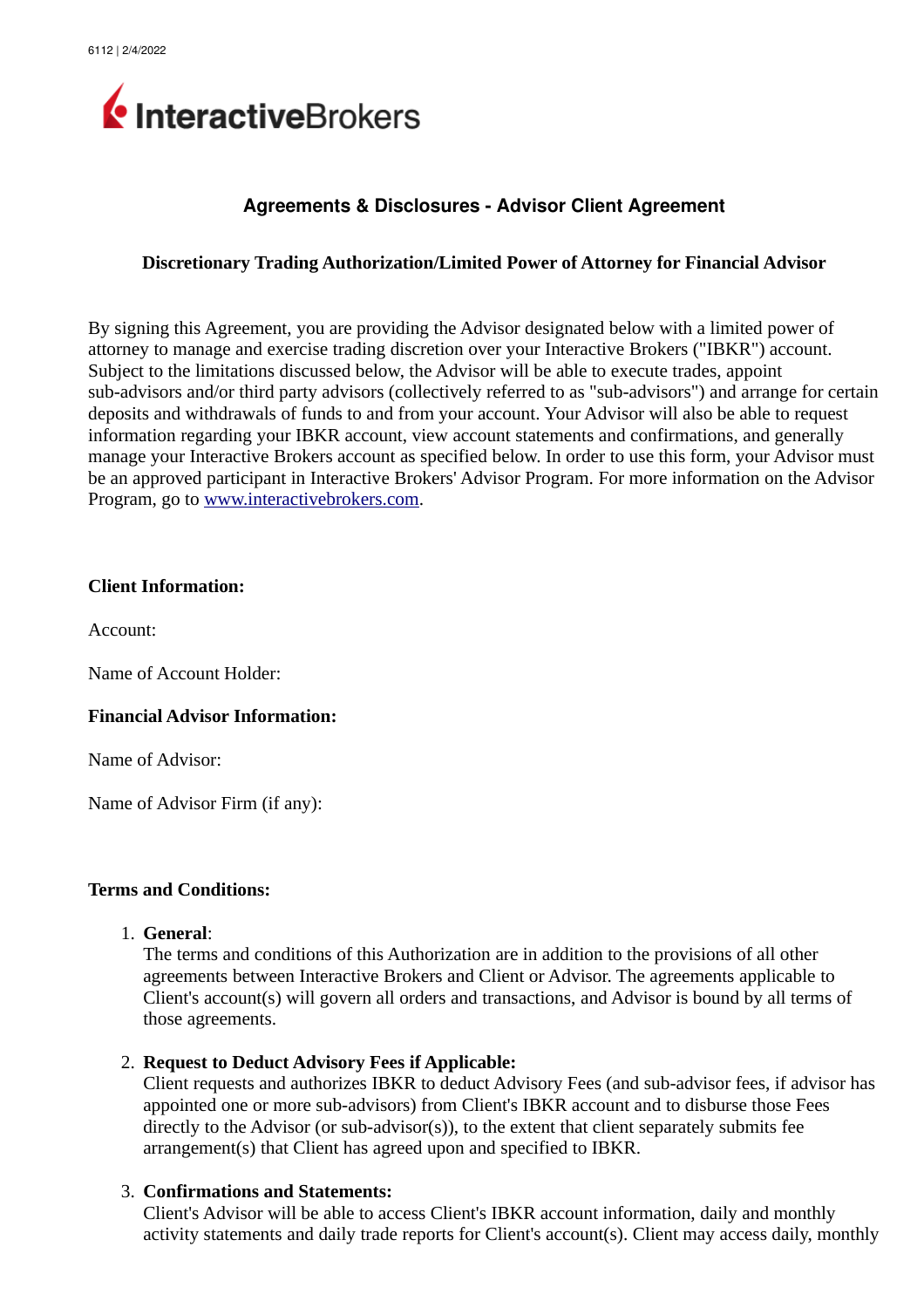and annual activity statements and daily trade reports that detail the trading and other activity in Client's IBKR account(s) through the Account Management functions on the IBKR website using Client's username and password and Client agrees to this form of electronic delivery. Client may also configure settings relating to the notification and delivery method of daily and monthly activity statements and daily trade reports. If Client does not create a username and password during the account application process, IBKR will provide Client with a username and password to access this information. Client agrees to contact IBKR Customer Service by calling the toll free Customer Service number listed on IBKR's website at [www.interactivebrokers.com](http://www.interactivebrokers.com/) or [www.interactivebrokers.co.uk](http://www.interactivebrokers.co.uk/) if Client does not receive a username and password to access their IBKR account.

# 4. **Advisor's Authority:**

- a. This agreement authorizes Interactive Brokers to accept the instructions of the Advisor on behalf of the Client. This authorization will be applicable to all assets Client holds in all Interactive Brokers accounts for which Advisor has been designated. Client hereby authorizes Advisor to inquire in, trade, buy, sell (including short sales), exchange, convert, tender, trade, or otherwise acquire or dispose of stocks, bonds, options, securities, futures, security futures, foreign exchange and any other investments, on margin or otherwise, for and at the risk of the Client. Client understands that a commission will be charged to the account each time a trade is effected unless Advisor opts to pay the commission for such trades on behalf of the Client.
- b. Client authorizes Advisor to engage one or more sub-advisors to manage the investment of some or all of the assets Client holds at Interactive Brokers, and authorizes Advisor to allocate assets among such sub-advisors. Client authorizes such sub-advisors to exercise the same trading and investment discretion in Client's account(s) as exercised by Advisor, and authorizes such sub-advisors to receive all information regarding Client's account(s). Client authorizes Interactive Brokers to accept the instructions of sub-advisors designated by Advisor and to accept the instructions of employees, agents or representatives of Advisor or sub-advisors.
- c. Advisor is authorized to arrange for the deposit of funds and assets to the Client's account(s) and to redeem or withdraw funds or assets from the Client's account (including the delivery of securities from the account), for the benefit of the Client, regardless of the tax consequences. The Advisor may initiate transfers (including inter-broker transfers) or other transfers of assets between and among Client accounts. Client authorizes Interactive Brokers, acting on Advisor's instructions, to aggregate transaction orders for Client's account(s) with orders for one or more other accounts over which Advisor has trading authority.

# **However, unless otherwise agreed to through a Supplemental Power of Attorney, any deposits or withdrawals to and from Client's IBKR account initiated by Advisor will only be made to destinations established using Client's username, and all withdrawals will be payable to and by order of Client.**

d. Interactive Brokers is authorized, but not required to, conduct further inquiry or seek authorization from the Client or further clarification from Advisor or Client regarding any instruction from Advisor for Client's account(s). Interactive Brokers reserves the right, in its sole discretion, to refuse to honor particular instructions from Advisor, or to no longer honor instructions from Advisor. Client and Advisor acknowledge that all information provided by either of them to Interactive Brokers in the application process or afterward, is subject to verification, and Client and Advisor authorize Interactive Brokers to verify all information through the use of credit agencies or any other customary or reasonable means. Advisor will provide promptly any information reasonably requested by Interactive Brokers concerning the management of the account(s) or compliance with this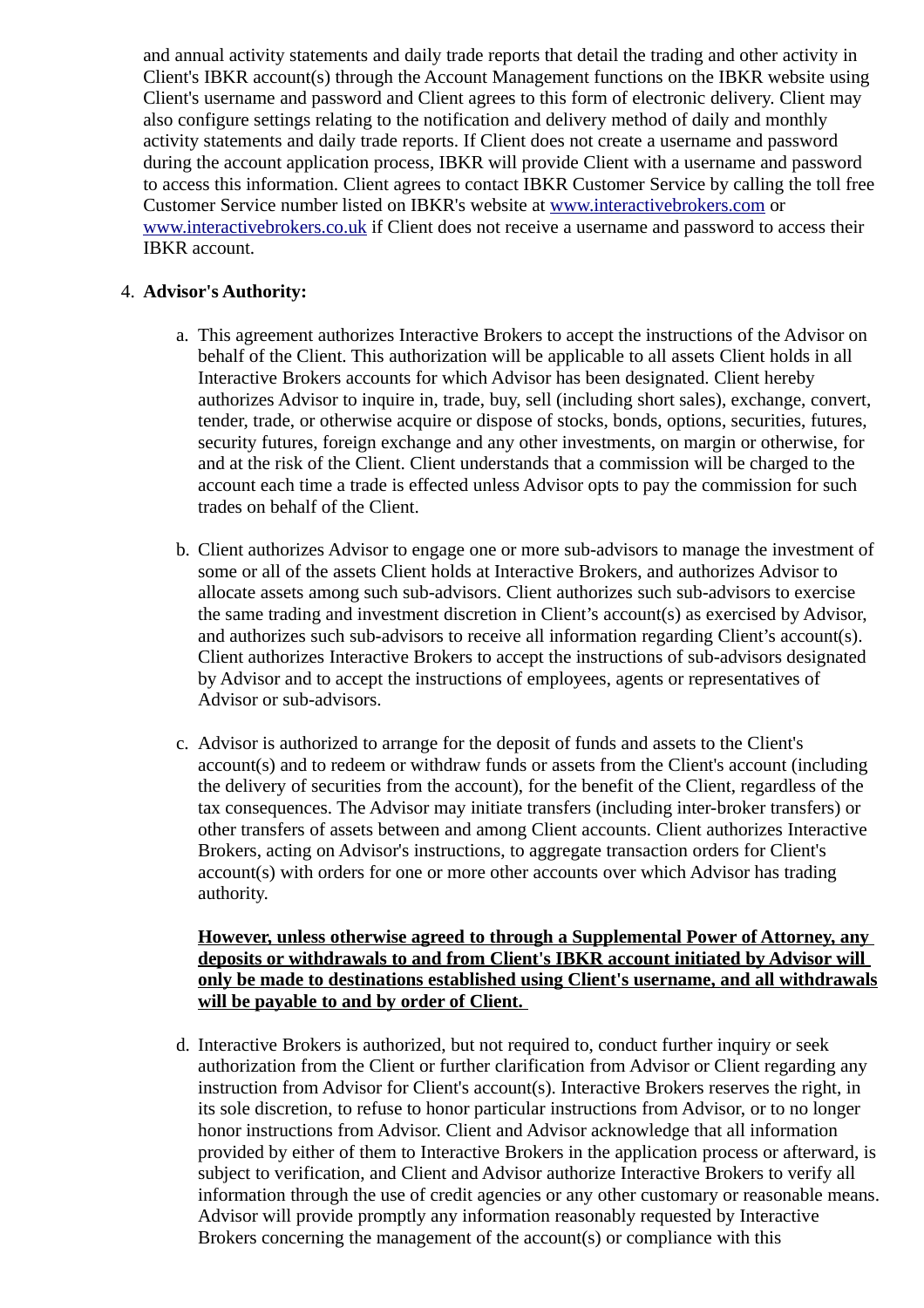Authorization. This provision shall not be read to imply that Interactive Brokers has any duty to supervise or monitor Advisor's management of Client's account(s) or compliance with applicable law.

# 5. **Not a Substitute for Advisory Agreement:**

Client and Advisor acknowledge that this Authorization merely authorizes Advisor to conduct certain activities with respect to Client's account and is not a substitute for an Advisory agreement and is not designed to satisfy any regulatory obligations applicable to Advisor to enter such agreement.

# 6. **Advisor's Compliance with State, Federal or Non-U.S. Law:**

Advisor and any sub-advisors appointed by advisor will comply with all applicable state and federal securities laws and regulations, including the Investment Advisors act of 1940, the Commodity Exchange Act and comparable state laws, and will comply with any applicable laws of Non-U.S. jurisdictions (hereinafter "applicable Laws and Regulations"). Interactive Brokers assumes no responsibility for determining if Advisor is complying with applicable Laws and Regulations regarding its provision of advisory services. CLIENT ACKNOWLEDGES THAT IBKR IS NOT RESPONSIBLE FOR DETERMINING WHETHER ADVISOR IS REQUIRED TO BE REGISTERED OR LICENSED OR WHETHER ADVISOR IS EXEMPT FROM REGISTRATION OR LICENSING. THIS IS SOLELY THE RESPONSIBILITY OF ADVISOR. IF CLIENT HAS QUESTIONS ABOUT THIS, CLIENT MUST CONTACT ADVISOR FOR FURTHER INFORMATION.

## 7. **Termination:**

Client and/or Advisor agree(s) to notify Interactive Brokers immediately, in writing, if Client or Advisor terminates, modifies or revokes this Authorization. Advisor agrees to notify Interactive Brokers immediately, in writing, if Client dies or becomes incapacitated such that this Authorization would be rendered void. This Authorization shall remain in effect until Interactive Brokers receives written notice of its termination and has had sufficient time to process such notice and terminate Advisor's authority.

## 8. **Role of Interactive Brokers - Disclaimer and Waiver of Liability**

**ADVISOR WAS SELECTED SOLELY BY CLIENT AND HAS NOT BEEN RECOMMENDED OR ENDORSED BY IBKR. ADVISOR IS NOT EMPLOYED BY OR REGISTERED OR ASSOCIATED WITH IBKR. IBKR WILL NOT INVESTIGATE OR JUDGE THE COMPETENCE OR INTEGRITY OF THE ADVISOR OR MONITOR THE ACTIONS OF THE ADVISOR OR OF ANY SUB-ADVISORS. IBKR WILL NOT REVIEW THE ADVISOR'S RECOMMENDATIONS OR JUDGE THE SUITABILITY OF ANY TRADING OR INVESTMENT RECOMMENDATION OR DECISION OF ADVISOR OR SUB-ADVISOR OR CLIENT. IBKR DOES NOT PROVIDE ADVISORY SERVICES TO IBKR CLIENTS AND WILL NOT PROVIDE INVESTMENT OR TRADING OR TAX ADVICE REGARDING THE ACCOUNT.**

## 9. **Indemnification of Interactive Brokers by Client:**

Client agrees to indemnify and hold Interactive Brokers, and its affiliates, and its and their successors and assigns, and its and their directors, officers and employees harmless from and against all claims, actions, costs and liabilities, including attorney's fees, arising out of or relating to their reliance on this Authorization or their execution of any of Advisor's instructions. Client agrees that since Interactive Brokers will not supervise or monitor Advisor's trading decisions or other activities, Client will not attempt to hold Interactive Brokers liable for any trade or decision or action of Advisor. Interactive Brokers' rights under this paragraph are in addition to any other rights it has under other agreements with Client and/or Advisor.

## 10.**Indemnification of Interactive Brokers by Advisor:**

Advisor agrees to indemnify and hold Interactive Brokers, and its affiliates, and its and their successors and assigns, and its and their directors, officers and employees harmless from and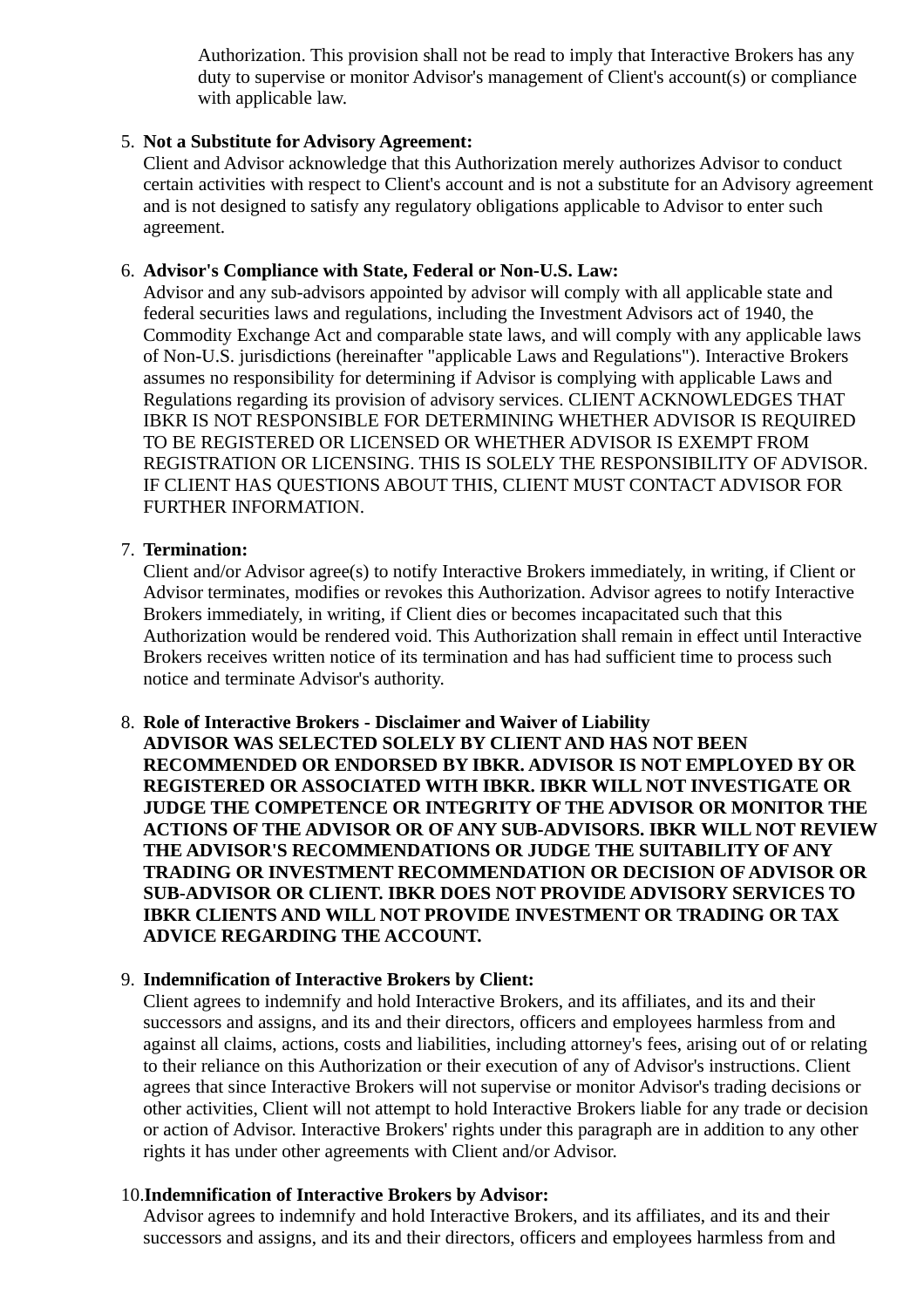against all claims, actions, costs and liabilities, including attorney's fees, arising out of or relating to any breach by Advisor of any provision of this Agreement or other Agreements with Interactive Brokers and/or Client; the performance or non-performance of the Advisor's services; any trade or action of Advisor or of any sub- advisor in Client's account(s); and any dispute involving Advisor and/or any sub-advisor and/or Client. Interactive Brokers' rights under this paragraph are in addition to any other rights it has under other agreements with Client and/or Advisor.

# 11.**Client's Representations and Acknowledgments:**

- a. Client has granted to Advisor the full discretion to direct the trading in the account(s) on Client's behalf. Only the Advisor, any sub-advisors, and their employees, agents and representatives will have access to IBKR's electronic systems to conduct trading in the account unless Advisor has also granted Client with trading access. If Advisor has not configured Client's account so that Client has trading access, Client may request access to IBKR's Trader Workstation at any time through Advisor.
- b. If Client terminates the relationship with Advisor or for any other reason wishes to terminate Advisor's access to the account(s), or if Client wishes to direct the trading in Client's account, or if Client wishes to use advisory services of another Advisor, Client will contact IBKR immediately by calling the toll free Customer Service number listed on IBKR's website at [www.interactivebrokers.com](http://www.interactivebrokers.com/) or [www.interactivebrokers.co.uk.](http://www.interactivebrokers.co.uk/)
- c. If Client has any questions or concerns regarding the account, Client will contact IBKR Customer Service by calling the toll free Customer Service number listed on IBKR's website at [www.interactivebrokers.com](http://www.interactivebrokers.com/) or [www.interactivebrokers.co.uk.](http://www.interactivebrokers.co.uk/)
- d. Depending on the equity in Client's account, deduction of Advisory Fees in an IBKR margin account may cause the account to incur margin interest. Furthermore, if deduction of Advisory Fees would cause the account to have insufficient equity to cover margin requirements or to satisfy any other obligation to IBKR, IBKR may, at its sole discretion: (1) deduct the Fees and exercise any of its rights and remedies under the IBKR Client Agreement, including liquidating positions in the account without prior notice in order to satisfy margin requirements or obligations; and/or (2) decline to deduct the Fees, in which case Client will be liable to pay such Fees to Advisor directly.
- e. All claims, questions or disputes regarding IBKR's provision of brokerage services or regarding IBKR's execution of particular trades must be referred to IBKR. Advisor has no authority to resolve such claims or disputes on IBKR's behalf.
- f. **ALL CLAIMS OR DISPUTES REGARDING ADVISOR'S OR ANY SUB-ADVISOR'S SERVICES OR ACTIONS (INCLUDING SPECIFIC CONDUCT, ADVICE, RECOMMENDATIONS, OR TRADES PLACED BY ADVISOR OR FEES OWED) ARE SOLELY BETWEEN CLIENT AND ADVISOR. IBKR IS NOT LIABLE FOR ANY SUCH CLAIMS AND DISPUTES AND CLIENT UNDERSTANDS AND FULLY ACKNOWLEDGES THAT CLIENT CANNOT BRING A CLAIM AGAINST IBKR OR RECEIVE DAMAGES OR COMPENSATION OF ANY KIND FROM IBKR, INCLUDING CLAIMS FOR DIRECT, INDIRECT, COMPENSATORY, INCIDENTAL, SPECIAL, EXEMPLARY, PUNITIVE OR CONSEQUENTIAL DAMAGES. ALL CLAIMS OR DISPUTES REGARDING THE FEES OWED TO ADVISOR ARE SOLELY BETWEEN CLIENT AND ADVISOR. IF CLIENT DISPUTES ADVISOR'S RECEIPT OF ANY FEES THAT IBKR HAS DEDUCTED FROM THE ACCOUNT AND SENT TO ADVISOR, CLIENT UNDERSTANDS THAT CLIENT'S SOLE REMEDY IS AGAINST ADVISOR AND CLIENT AGREES NOT TO BRING ANY CLAIM AGAINST IBKR.**